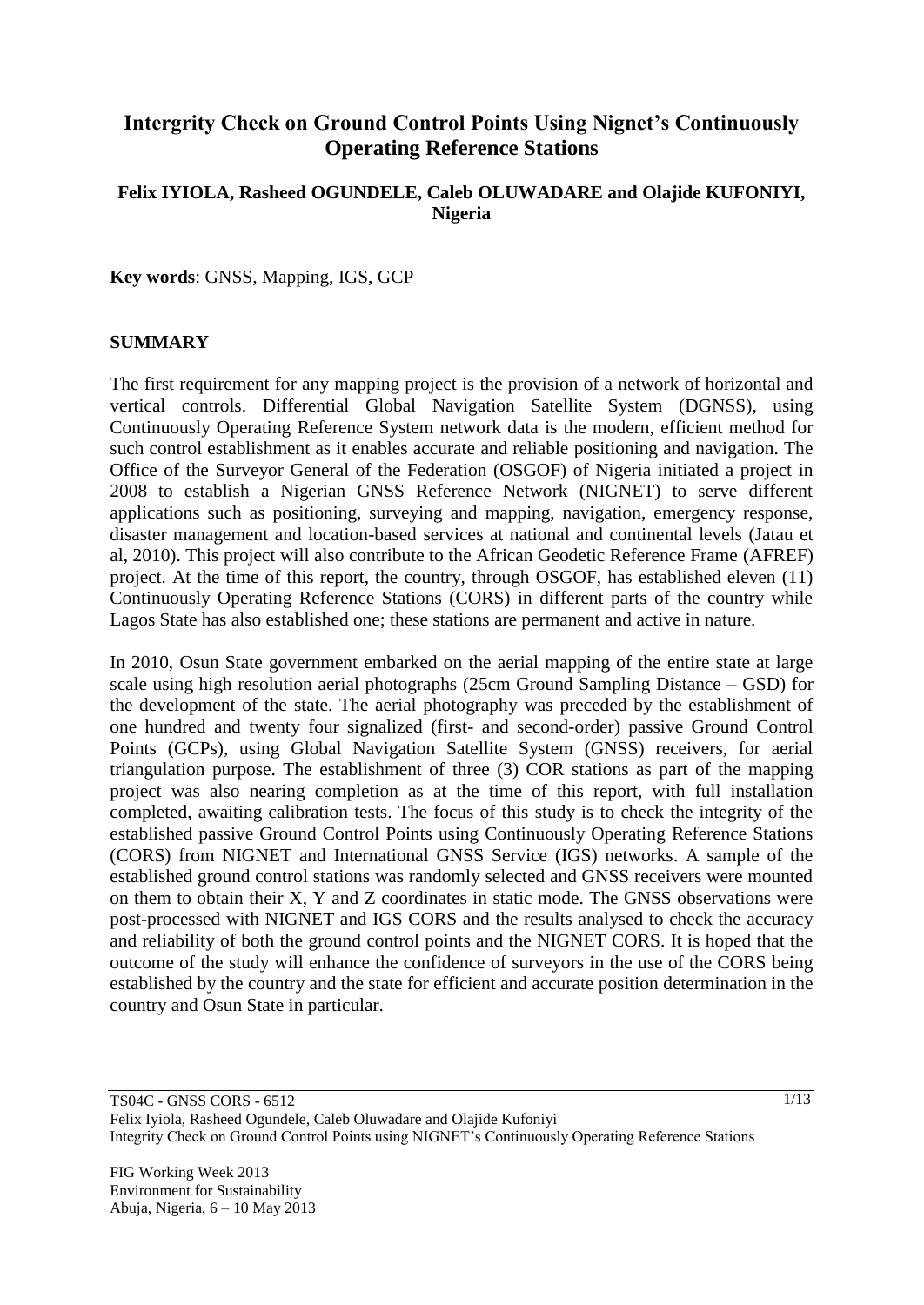### **1. INTRODUCTION**

Global Navigation Satellite System (GNSS) has revolutionized almost all applications that require high-accuracy positioning, navigation and timing. The system has been extensively used for primary geodetic control networks to form the basis for national mapping and to establish the global geodetic networks to define the international reference frame. Technological improvements in GNSS receivers have made GNSS surveying to achieve centimeter-level accuracy positioning in real time without the need for Surveyors to establish their own base stations. Surveyors and other users can now take the advantage of ground infrastructure of permanent Continuously Operating Reference Stations (CORS) to meet the needs of mapping, geodesy, geosciences, navigation, etc. (Scott and Gebre-Egziabher, 2009).

Initially, Global Positioning System (GPS) surveying used static GPS receivers in pairs, post processing observation data using differential techniques. Permanent GPS base stations were later deployed to augment traditional geodetic networks. Individual base stations initially supplied users with data stored on personal computers for post processing via electronic Bulletin Board Service (BBS) technology. Radio transmitters were also located at these base stations for Real Time Kinematic (RTK) positioning (Hale et al, 2006).

As GPS receiver technology began to incorporate the data processing capabilities of base station computers, they became known as Continuously Operating Reference Stations (CORS). The name change was appropriate as operators could confidently rely on continuous receiver and antenna operation for years. BBS technology was replaced by web servers for data distribution. By linking CORS sites using computer networks and the Internet and streaming raw satellite data in near real time to centralised processing facilities, contemporary CORS networks were born. CORS networks also now use the mobile Internet for data distribution to users. A significant advantage of networked CORS corrections, whether real time or post processed, is that position correction can use multiple Reference Stations, effectively eliminating accuracy degradation with increasing range between Reference Stations and rover (Hale et al, 2006).

Mapping is the survey made to determine the locations of natural and cultural features on the earth's surface and to define the configuration (relief) of that surface. The maps produced can be used for many applications such as locations of highways, railroads, pipelines, reservoirs, transmission lines, housing and landscape design; and the maps can also be used extensively in Geographic Information System (GIS) applications.

Osun State government embarked on mapping the entire state at large scale using high resolution aerial photographs for the development of the state. The project was preceded with the establishment of one hundred and twenty four (passive) Ground Control Points (GCP) to cover the state using GNSS receivers. The state also embarked on the establishment of three (3) COR Stations in Osogbo, the state capital, Ikire and Ifetedo. Aerial survey of the state was undertaken to acquire three-dimensional images of ground features from which maps and other numerical information can be produced.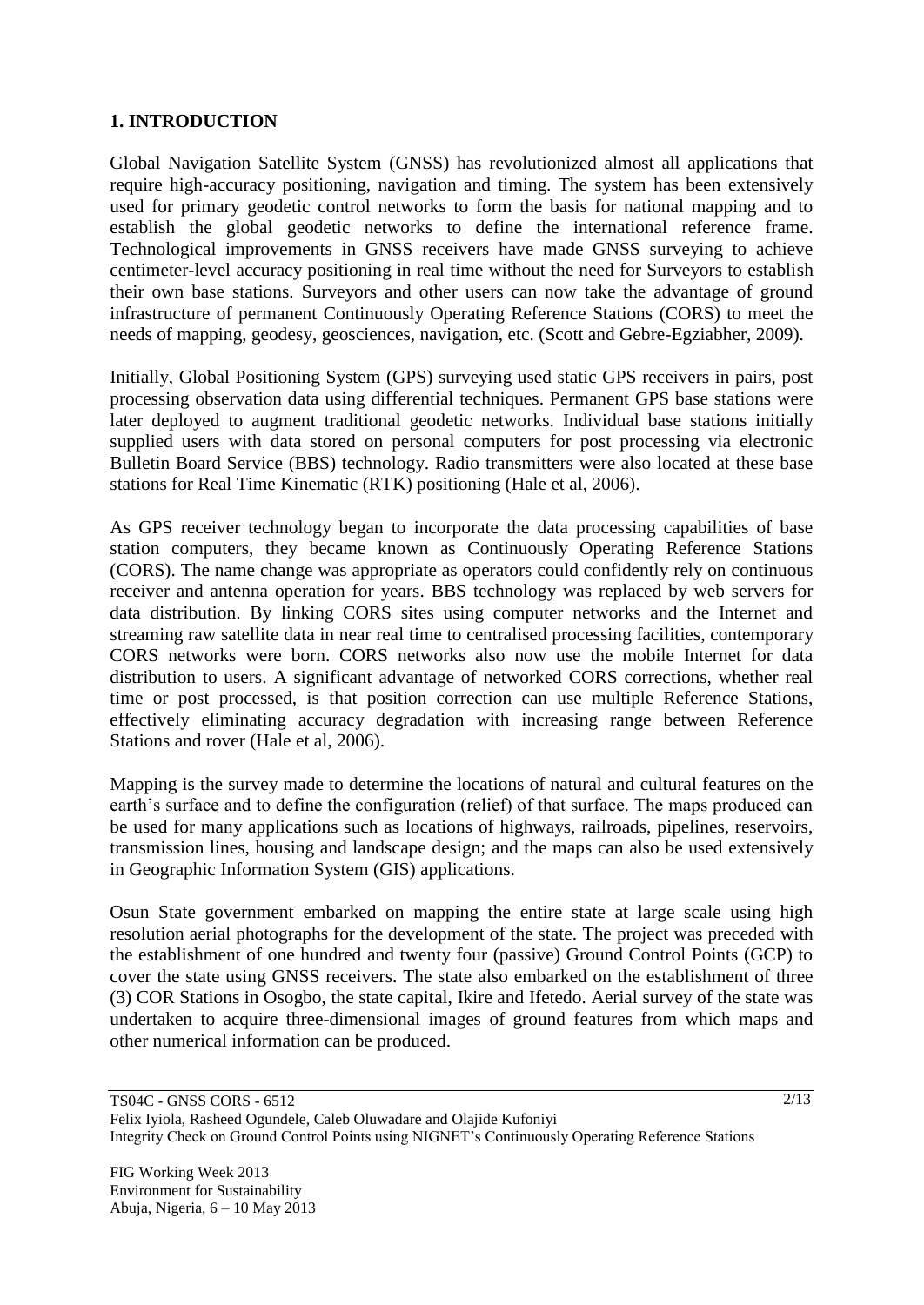The aim of this study was to ascertain the accuracy and reliability of the Ground Control Points (GCP) established for this mapping exercise. This was achieved by carrying out differential GNSS observations on a sample of the control points, processing the observations using NIGNET CORS data and data from online GPS data processing centre, and analysing the results



Map Source: Google,2012

 NIGNET CORS plotted on Google Earth image Figure 1: NIGNET Continuously Operating Reference Stations (CORS)

The site for the study was chosen such that it covered thirteen of the thirty local governments within the state of Osun, Nigeria. The selected Local Government Areas are Ife South, Ife North, Ife East, Ila, Ayedaade, Ola-Oluwa, Boripe, Boluwaduro, Osogbo, Obokun, Irewole, Ejigbo and Ede North. The sites lie between Latitude  $7^{\circ}$  16' 56" N and  $7^{\circ}$  58' 06" N and Longitude 4° 09' 01" E and 4° 53' 30" E

Fifteen (15) ground control stations were selected for GPS observation in the selected thirteen (13) local government areas (figure 2), the selected stations and their WGS 84 coordinates are as follows: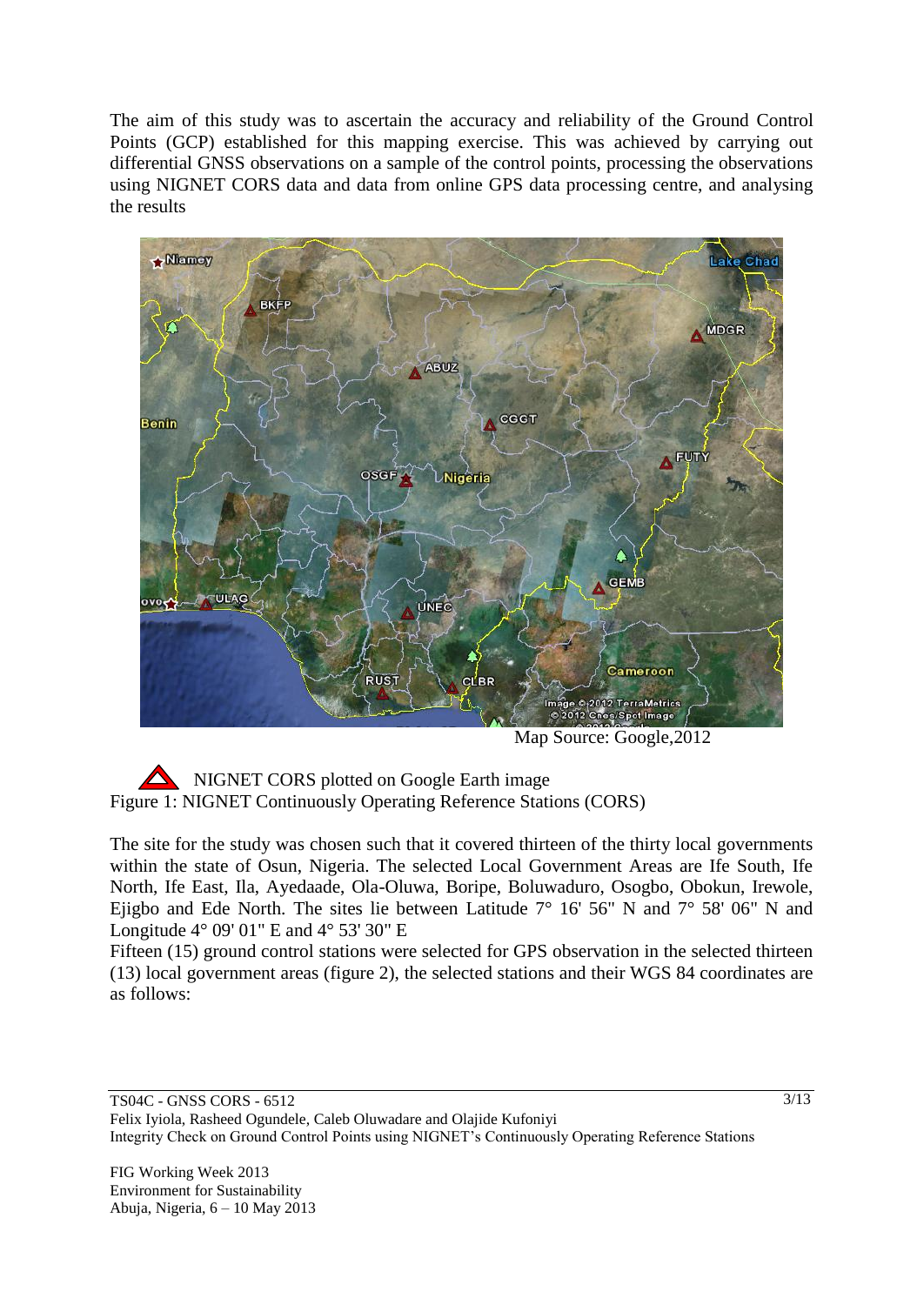|                |                     | <b>EASTING</b> | <b>NORTHING</b> | <b>HEIGHT</b> |
|----------------|---------------------|----------------|-----------------|---------------|
| S/NO           | <b>STATION</b>      | (m)            | (m)             | (m)           |
| 1              | <b>OSC 027P</b>     | 669938.776     | 862020.521      | 338.156       |
| $\overline{2}$ | OSC <sub>035P</sub> | 665310.062     | 817486.793      | 271.411       |
| 3              | OSC 036P            | 676411.600     | 810546.510      | 242.044       |
| 4              | OSC <sub>042P</sub> | 635637.255     | 856788.810      | 330.130       |
| 5              | OSC <sub>046P</sub> | 696594.521     | 874823.375      | 534.860       |
| 6              | OSC <sub>047P</sub> | 662558.867     | 851109.044      | 341.622       |
| 7              | OSC <sub>048P</sub> | 682046.885     | 845968.234      | 343.216       |
| 8              | OSC <sub>055P</sub> | 687348.635     | 877346.665      | 477.248       |
| 9              | OSC <sub>057P</sub> | 699577.347     | 871544.315      | 461.243       |
| 10             | OSC <sub>059P</sub> | 708511.518     | 881302.851      | 513.244       |
| 11             | OSC 060P            | 645170.051     | 861072.090      | 334.214       |
| 12             | OSC <sub>061P</sub> | 646737.114     | 850837.946      | 317.987       |
| 13             | OSC 065P            | 627056.597     | 857750.661      | 288.234       |
| 14             | OSC <sub>068P</sub> | 661976.139     | 805233.682      | 218.624       |
| 15             | OSC 022S            | 670358.209     | 859325.388      | 349.036       |

Table 1: Existing Ground Control Stations and their coordinates



Figure 2: Selected Ground Control Points in the study area (Plotted in Google Earth)

TS04C - GNSS CORS - 6512 Felix Iyiola, Rasheed Ogundele, Caleb Oluwadare and Olajide Kufoniyi Integrity Check on Ground Control Points using NIGNET's Continuously Operating Reference Stations

FIG Working Week 2013 Environment for Sustainability Abuja, Nigeria, 6 – 10 May 2013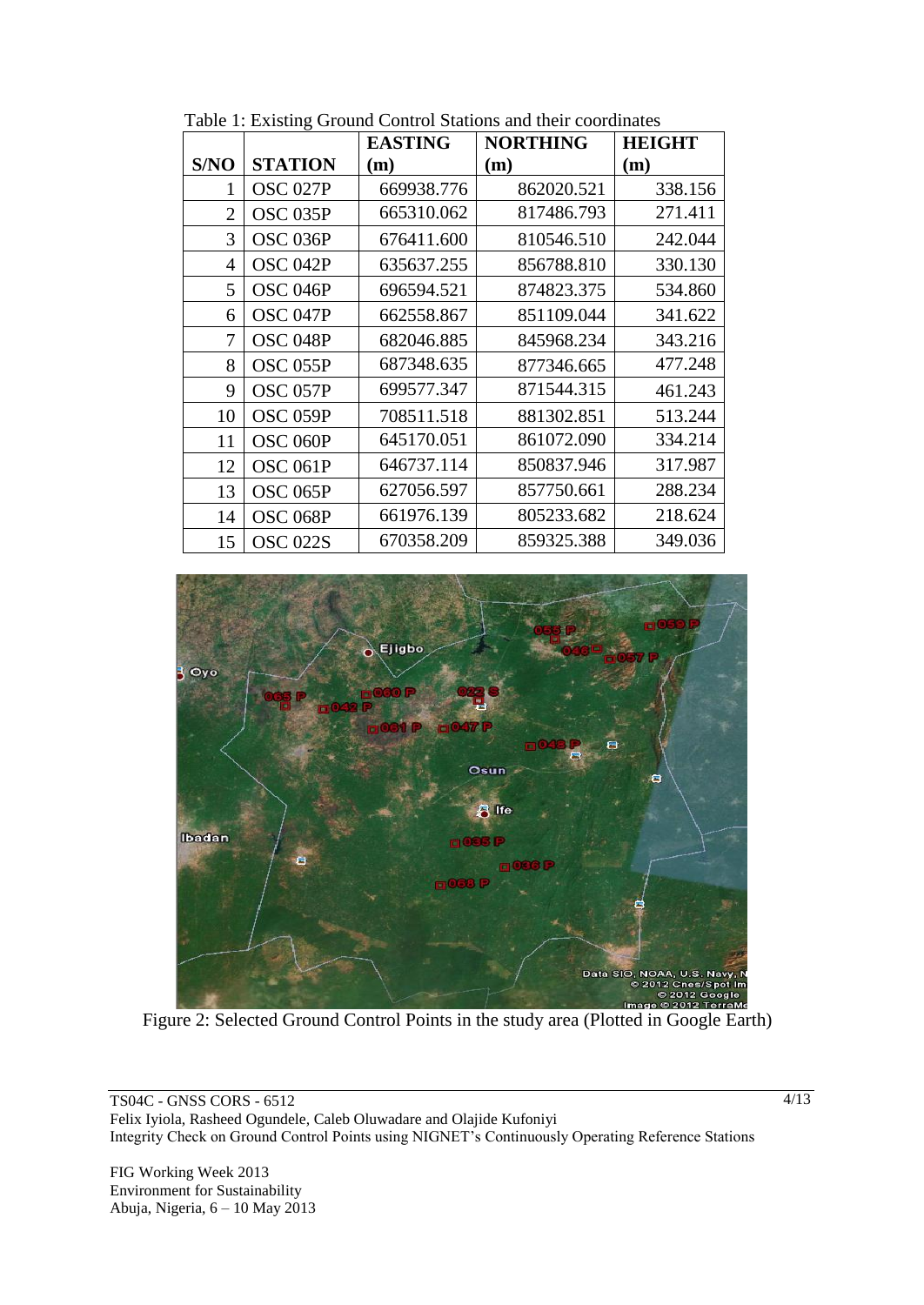## **2. HARDWARE/EQUIPMENT USED**

The following survey Hardware and equipment were used:

- i. Two pairs of Promark 3 GPS receivers
- ii. Garmin 72 CSX (Hand-held Receiver)
- iii. HP laptop

### **3. SOFTWARE USED**

The following software packages were used:

- i. GNSS Solutions (Post processing software for Promark 3 GPS receivers)
- ii. Online Processing Software (Canadian Spatial Reference System)
- iii. Microsoft Excel 2010

### **4. FIELD WORK**

The coordinates of the selected stations were extracted from the coordinate register and uploaded to hand-held GPS (Garmin 72 CSX) jus to quickly locate their positions on the ground accompanied by the station description sheet.

The GPS receivers for actual observations (Promark 3) were properly configured for field observation using WGS 84 reference ellipsoid. All the selected stations were occupied and differential GPS observation was taken for a period of one (1) hour on each of the observation stations (figure 3).



Figure 3: Field Observation with Promark 3

TS04C - GNSS CORS - 6512 Felix Iyiola, Rasheed Ogundele, Caleb Oluwadare and Olajide Kufoniyi Integrity Check on Ground Control Points using NIGNET's Continuously Operating Reference Stations

FIG Working Week 2013 Environment for Sustainability Abuja, Nigeria, 6 – 10 May 2013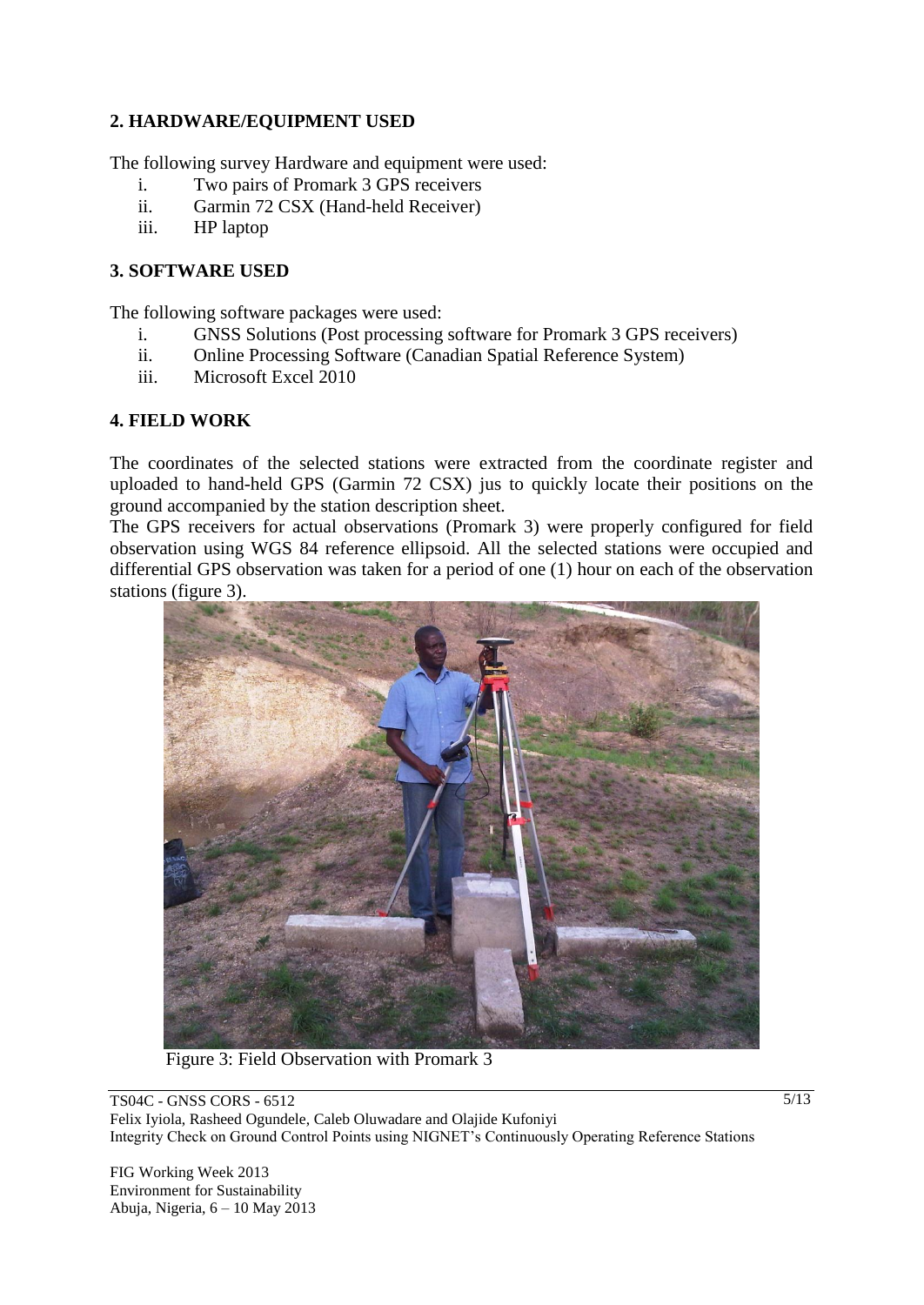# **5. DATA DOWNLOADING AND PROCESSING**

Raw GPS data was downloaded from GPS receivers using GNSS Solutions (Promark 3 postprocessing software); NIGNET website [\(www.nignet.net\)](http://www.nignet.net/) was visited where CORS Orbit and RINEX data were downloaded using appropriate GPS dates. RINEX data files were unzipped and Hatanaka software was used to obtain full RINEX files for data processing.

Observed raw GPS data was processed using CORS data to obtain latitudes and longitudes of the stations in WGS 84 ellipsoid. The geographical coordinates were later transformed to UTM grid coordinates in WGS 84 reference ellipsoid.

| S/N | <b>CORS</b> | Easting (m) | Northing (m) | Height $(m)$ | Location      |  |  |  |  |
|-----|-------------|-------------|--------------|--------------|---------------|--|--|--|--|
|     | <b>BKFP</b> | 633587.955  | 1378678.224  | 250.0118     | Benin Kebbi   |  |  |  |  |
|     | OSGF        | 333621.914  | 998255.729   | 532.6447     | Abuja         |  |  |  |  |
|     | <b>RUST</b> | 275798.099  | 531090.780   | 45.5892      | Port Harcourt |  |  |  |  |
|     | UNEC        | 334662.399  | 710405.317   | 254.4055     | Enugu         |  |  |  |  |
|     |             |             |              |              |               |  |  |  |  |

|  |  | Table 2: NIGNET's COR Stations used and their UTM coordinates in WGS 84 |
|--|--|-------------------------------------------------------------------------|
|--|--|-------------------------------------------------------------------------|

Source (OSGoF)

The observation files were converted to RINEX and submitted for online processing using Canadian Spatial Reference System (CSRS) to compare online processing result with the result obtained from NIGNET CORS.

#### **6. ANALYSIS OF RESULT**

The coordinates of the selected Ground Control Points (GCP) were obtained from NIGNET CORS and from Canadian Spatial Reference System (CSRS), the online processing centre.

Table 3 shows the existing coordinates of the selected ground stations and the results obtained from the two systems (NIGNET and CSRS), differences in the coordinates between the existing coordinates and the two systems are in column 7, column 8 and column 9 of the table. Figures 4 and 5 show small differences in easting and northing coordinates between the NIGNET and CSRS when compared with the existing coordinates of the selected ground stations while there is big discrepancy (between 5m and 7m) in heights, figure 9 is an indication that NIGNET and CSRS agreed with each other in heights.

Figure 6 shows small differences in eastings, northings and heights when the results from NIGNET and CSRS were compared.

Big discrepancies in heights when NIGNET and CSRS coordinates are compared with the existing ground station coordinates is an indication that the existing ground station heights should be checked for any source of error.

Figure 6 shows that the coordinates of the Ground Control Points as obtained from NIGNET are consistent and that the NIGNET is a reliable network for geodetic control establishment. The results obtained also showed that COR Stations in Nigeria are consistent and they can be compared with other COR Stations around the world.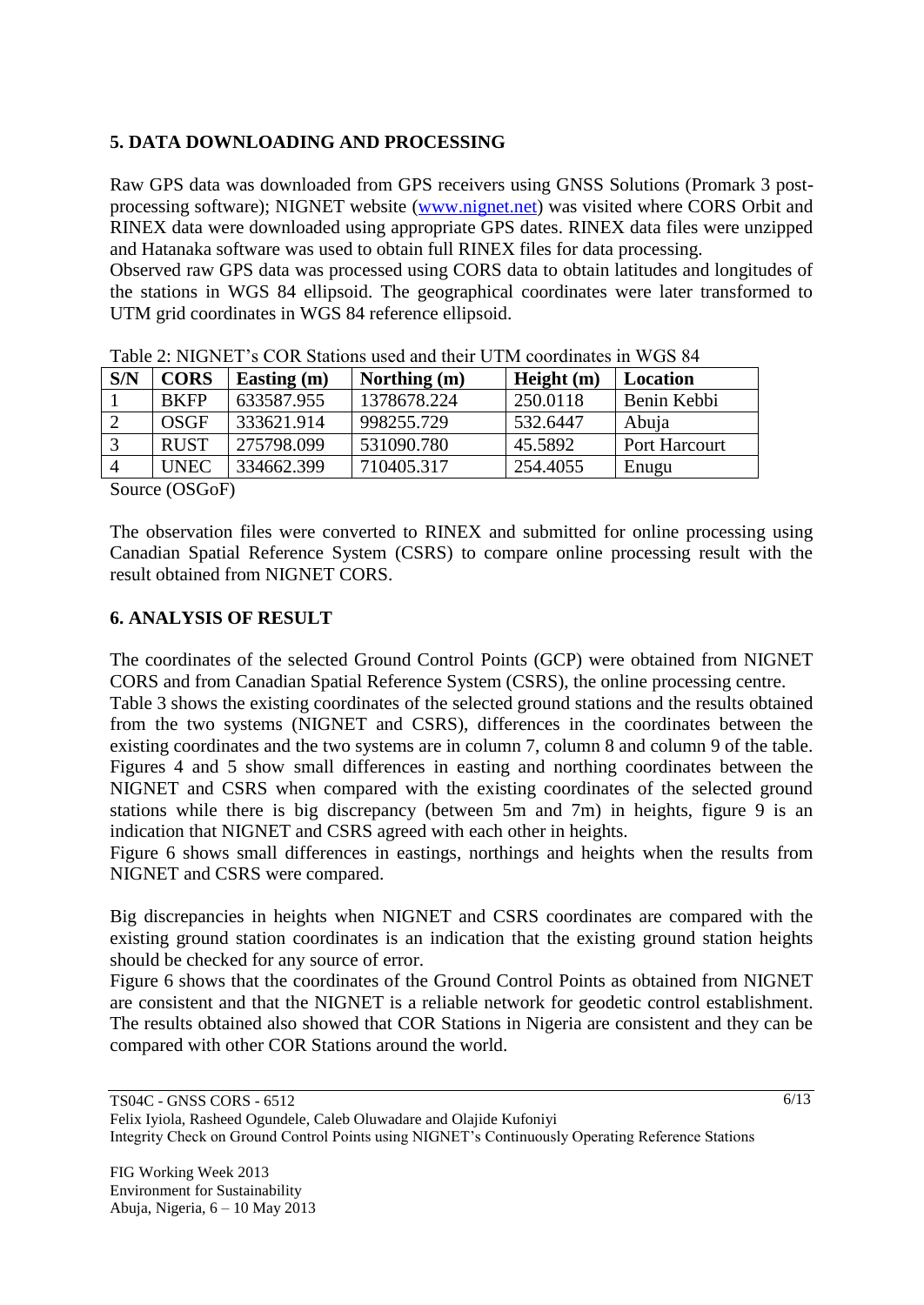|                |                                 |             | $\mathbf A$     | B             | $\mathbf C$ | <b>Difference in Coordinates</b> |          |          |
|----------------|---------------------------------|-------------|-----------------|---------------|-------------|----------------------------------|----------|----------|
|                | <b>STATION</b>                  |             | <b>EXISTING</b> | <b>NIGNET</b> | <b>CSRS</b> | $A-B$                            | $A-C$    | $B-C$    |
|                |                                 | E           | 669938.776      | 669939.253    | 669938.812  | $-0.477$                         | $-0.036$ | 0.441    |
| $\mathbf{1}$   | <b>OSC 027 P</b>                | $\mathbf N$ | 862020.521      | 862019.128    | 862019.725  | 1.393                            | 0.796    | $-0.597$ |
|                |                                 | H           | 338.156         | 332.194       | 332.148     | 5.962                            | 6.008    | 0.046    |
|                |                                 | E           | 665310.062      | 665310.649    | 665309.740  | $-0.587$                         | 0.322    | 0.909    |
| $\mathbf{2}$   |                                 | $\mathbf N$ | 817486.793      | 817485.341    | 817485.994  | 1.452                            | 0.799    | $-0.653$ |
|                | OSC 035P                        | H           | 271.411         | 265.550       | 265.207     | 5.861                            | 6.204    | 0.343    |
|                |                                 | E           | 676411.600      | 676412.204    | 676411.906  | $-0.604$                         | $-0.306$ | 0.298    |
| 3              |                                 | N           | 810546.510      | 810545.047    | 810545.629  | 1.463                            | 0.881    | $-0.582$ |
|                | OSC 036P                        | H           | 242.044         | 236.217       | 235.892     | 5.827                            | 6.152    | 0.325    |
|                |                                 | E           | 635637.255      | 635637.692    | 635637.764  | $-0.437$                         | $-0.509$ | $-0.072$ |
| $\overline{4}$ |                                 | $\mathbf N$ | 856788.810      | 856787.385    | 856788.241  | 1.425                            | 0.569    | $-0.856$ |
|                | OSC 042P                        | H           | 330.130         | 323.796       | 323.389     | 6.334                            | 6.741    | 0.407    |
|                |                                 | E           | 696683.303      | 696683.804    | 696683.676  | $-0.501$                         | $-0.373$ | 0.128    |
| 5              |                                 | N           | 874704.416      | 874703.010    | 874703.652  | 1.406                            | 0.764    | $-0.642$ |
|                | OSC <sub>046P</sub>             | H           | 534.860         | 528.798       | 528.816     | 6.062                            | 6.044    | $-0.018$ |
|                |                                 | E           | 662558.867      | 662559.203    | 662559.534  | $-0.336$                         | $-0.667$ | $-0.331$ |
| 6              |                                 | $\mathbf N$ | 851109.044      | 851107.686    | 851107.706  | 1.358                            | 1.338    | $-0.020$ |
|                | OSC <sub>047P</sub>             | H           | 341.622         | 335.665       | 335.436     | 5.957                            | 6.186    | 0.229    |
|                |                                 | E           | 682046.885      | 682047.440    | 682047.039  | $-0.555$                         | $-0.154$ | 0.401    |
| $\tau$         |                                 | N           | 845968.234      | 845966.825    | 845967.510  | 1.409                            | 0.724    | $-0.685$ |
|                | OSC <sub>048P</sub>             | H           | 343.216         | 337.270       | 336.866     | 5.946                            | 6.350    | 0.404    |
|                |                                 | E           | 687348.635      | 687349.116    | 687349.312  | $-0.481$                         | $-0.677$ | $-0.196$ |
| 8              |                                 | $\mathbf N$ | 877346.665      | 877345.526    | 877346.877  | 1.139                            | $-0.212$ | $-1.351$ |
|                | OSC 055P                        | H           | 477.248         | 471.315       | 470.934     | 5.933                            | 6.314    | 0.381    |
|                |                                 | E           | 699577.347      | 699577.783    | 699578.631  | $-0.436$                         | $-1.284$ | $-0.848$ |
| 9              |                                 | N           | 871544.315      | 871543.184    | 871543.661  | 1.131                            | 0.654    | $-0.477$ |
|                | OSC 057P                        | H           | 461.243         | 455.301       | 454.465     | 5.942                            | 6.778    | 0.836    |
|                |                                 | E           | 708511.518      | 708511.979    | 708511.757  | $-0.461$                         | $-0.239$ | 0.222    |
| 10             |                                 | $\mathbf N$ | 881302.851      | 881301.735    | 881301.779  | 1.116                            | 1.072    | $-0.044$ |
|                | OSC 059P                        | H           | 513.244         | 507.284       | 507.599     | 5.960                            | 5.645    | $-0.315$ |
|                |                                 | E           | 645170.051      | 645170.454    | 645170.977  | $-0.403$                         | $-0.926$ | $-0.523$ |
| 11             |                                 | $\mathbf N$ | 861072.090      | 861070.922    | 861071.875  | 1.168                            | 0.215    | $-0.953$ |
|                | OSC 060P                        | H           | 334.214         | 328.097       | 327.322     | 6.117                            | 6.892    | 0.775    |
|                |                                 | E           | 646737.114      | 646737.551    | 646737.610  | $-0.437$                         | $-0.496$ | $-0.059$ |
| 12             |                                 | $\mathbf N$ | 850837.946      | 850836.740    | 850837.373  | 1.206                            | 0.573    | $-0.633$ |
|                | OSC <sub>061P</sub>             | H           | 317.987         | 311.838       | 310.710     | 6.149                            | 7.277    | 1.128    |
|                | <b>TS04C - GNSS CORS - 6512</b> |             |                 |               |             |                                  |          | 7/13     |

Table 3: Comparison of Results obtained from NIGNET and CSRS with existing coordinates

TS04C - GNSS CORS - 6512

Felix Iyiola, Rasheed Ogundele, Caleb Oluwadare and Olajide Kufoniyi

Integrity Check on Ground Control Points using NIGNET's Continuously Operating Reference Stations

FIG Working Week 2013 Environment for Sustainability Abuja, Nigeria, 6 – 10 May 2013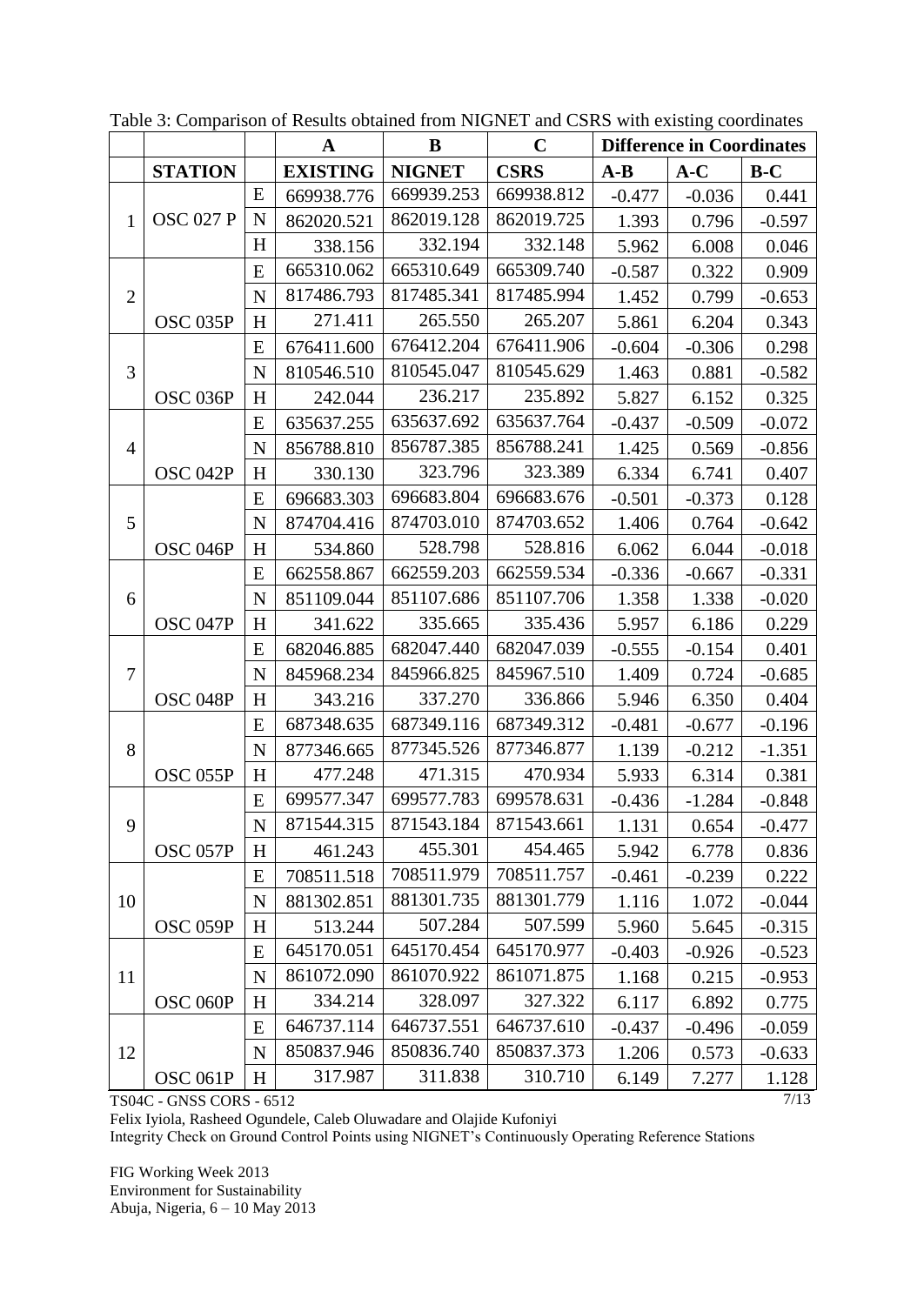|    |                 | E | 627056.597 | 627057.023 | 627056.708 | $-0.426$ | $-0.111$ | 0.315    |
|----|-----------------|---|------------|------------|------------|----------|----------|----------|
| 13 |                 | N | 857750.661 | 857749.444 | 857750.360 | 1.217    | 0.301    | $-0.916$ |
|    | OSC 065P        | H | 288.234    | 281.989    | 280.756    | 6.245    | 7.478    | 1.233    |
|    |                 | E | 661976.139 | 661976.756 | 661976.674 | $-0.617$ | $-0.535$ | 0.082    |
| 14 |                 | N | 805233.682 | 805232.137 | 805232.950 | 1.545    | 0.732    | $-0.813$ |
|    | OSC 068P        | H | 218.624    | 212.768    | 213.059    | 5.856    | 5.565    | $-0.291$ |
|    |                 | E | 670358.209 | 670358.704 | 670357.938 | $-0.495$ | 0.271    | 0.766    |
| 15 |                 | N | 859325.388 | 859323.974 | 859324.298 | 1.414    | 1.090    | $-0.324$ |
|    | <b>OSC 022S</b> | H | 349.036    | 343.051    | 342.114    | 5.985    | 6.922    | 0.937    |



Figure 4: Difference between Existing coordinates and NIGNET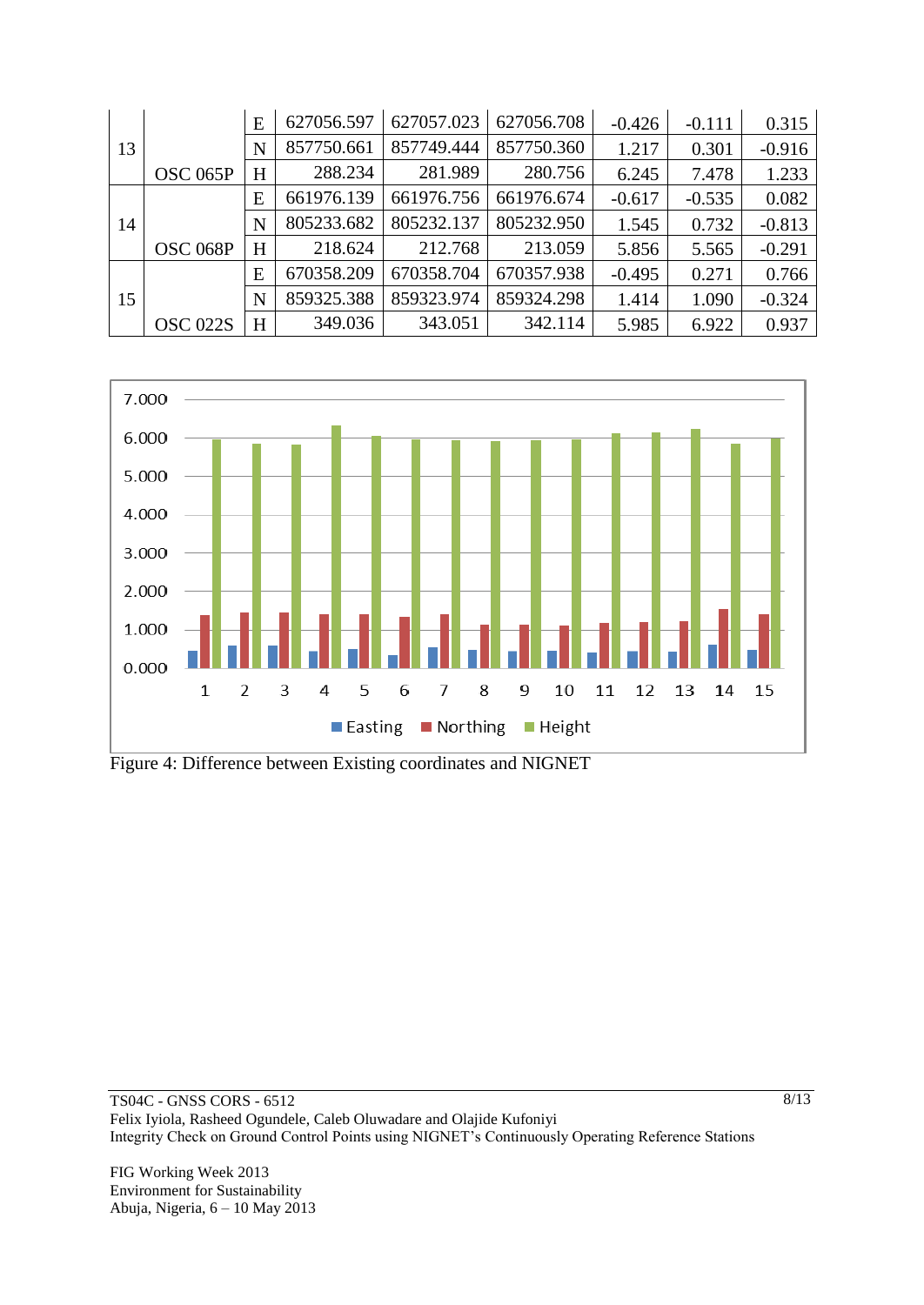

Figure 5: Difference between Existing coordinates and CSRS



Figure 6: Difference in coordinates between NIGNET and CSRS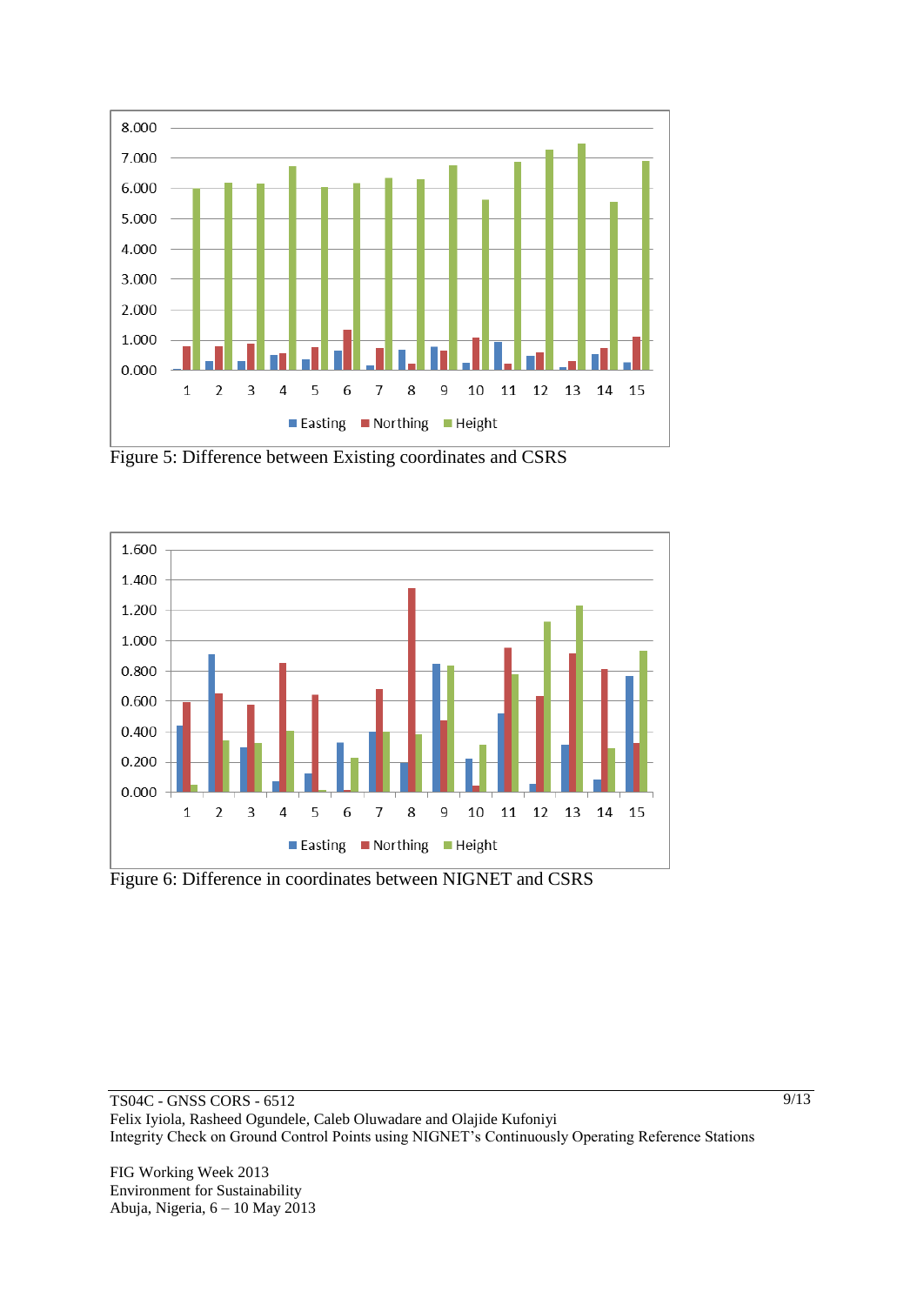

Figure 7: Comparison of Easting coordinates between the three systems



Figure 8: Comparison of Northing coordinates between the three systems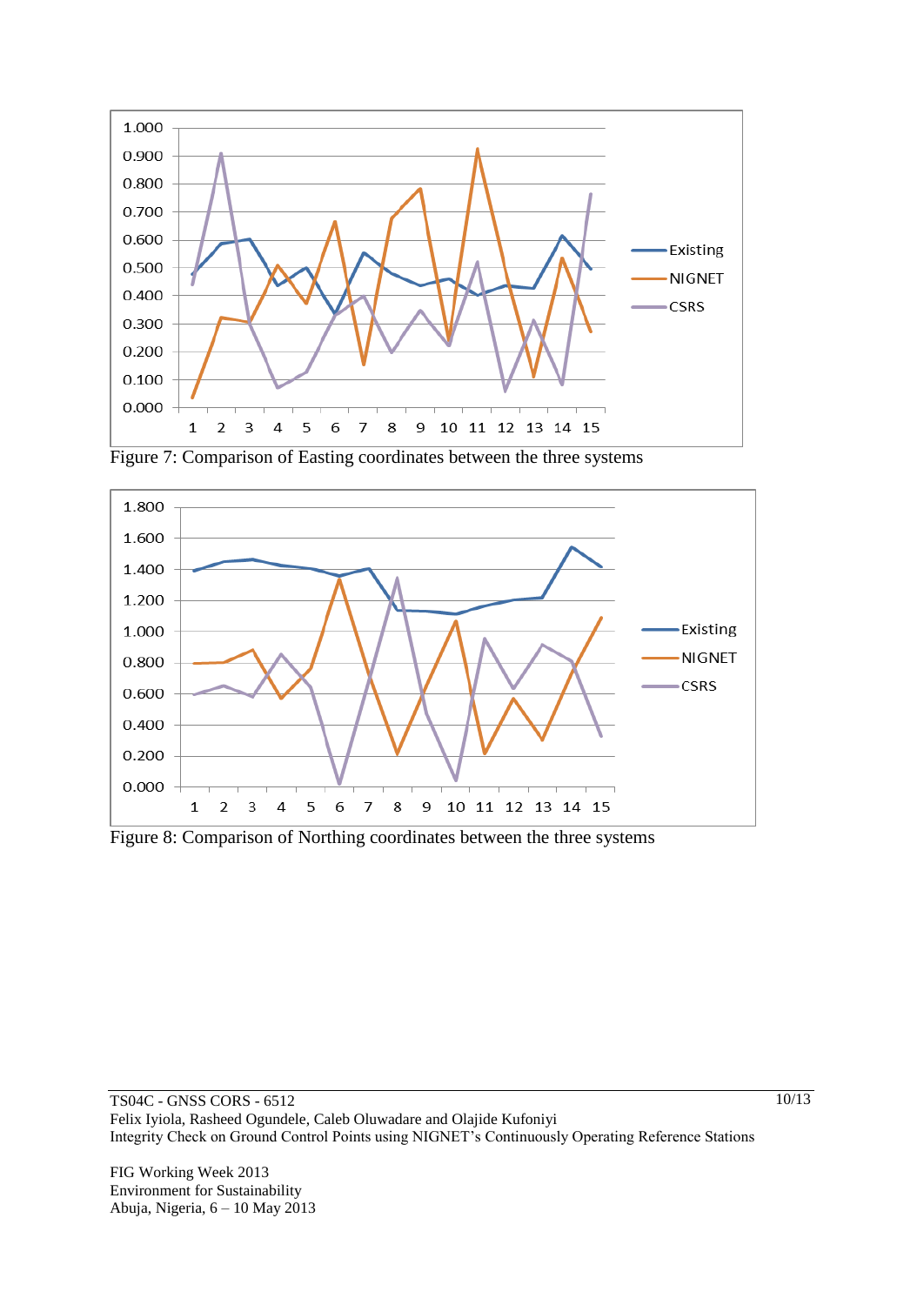

Figure 9: Comparison of Heights between the three systems

#### **7. CONCLUSION**

The study has demonstrated the reliability of the nation's CORS network as well as that of the ground control points recently established in the state of Osun. International GNSS Service (IGS) network is a globally distributed Continuously Operating Reference Station (CORS) network and many of these stations are established at national and state levels. NIGNET CORS is similar to IGS stations, the stations have GNSS receivers mounted on them and they operate on a continuous basis. The network downloads data from receivers as RINEX files and they are made available free of charge (in principle) to users for post-processing. Some states like Lagos and Osun have also established one (1) and three (3) COR stations respectively for mapping and other applications in the country.

Effective monitoring and management of natural disasters requires the most recent terrain information, and for this purpose, aerial photographs and satellite imageries when integrated with Geographic Information System (GIS) can yield the best results. For controlling the scale and other errors in the aerial photographs and satellite imageries, ground survey control is absolutely essential. The GNSS surveying technique can be used for this purpose, to yield very accurate results in an efficient and economic way. It is obvious that the Ground Control Points established for the mapping project in Osun State are reliable and will yield accurate results for the project and other applications. The establishment of CORS network in the state will ensure uniform coordinate system and permanently eliminate the use of local origin.

However, to put the CORS network into effective use, it is essential to decide as a matter of national policy and urgency which reference ellipsoid to officially adopt. Is the country going to stick to the use of Clarke 1880 Ellipsoid such that the more accurate measurements obtained from the CORS network but based on WGS 84 as default, will have to be transformed to Clarke 1880 ellipsoid before applications? Or will the country take the bold decision to adopt WGS 84 as the official reference ellipsoid for surveying and mapping? The authors of this paper will like to recommend the latter policy for consideration and adoption.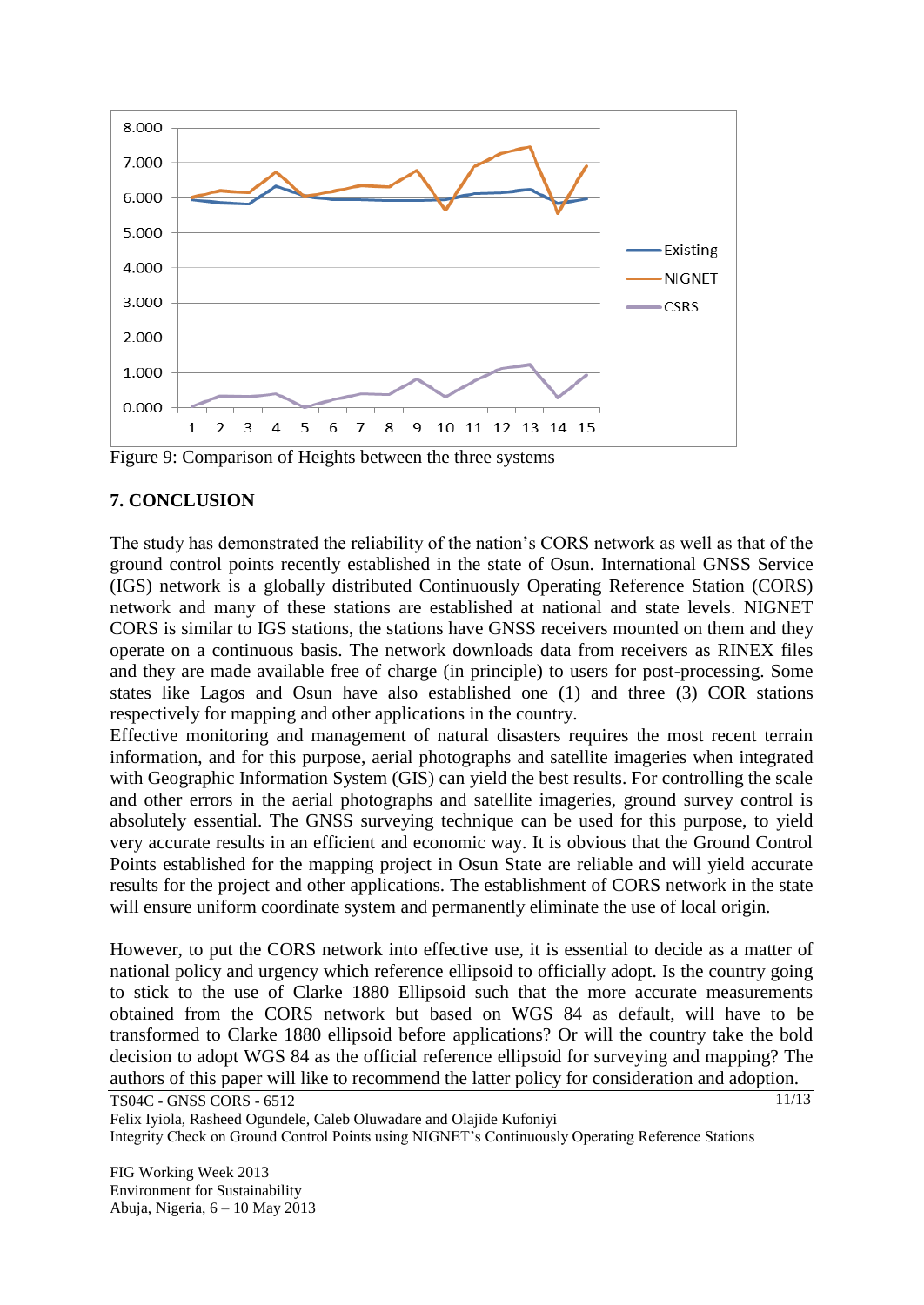#### **REFERENCES**

**Jatau B, Fernandes R. M. S, Adebomehin A. and Goncalves N. (2010):** NIGNET-The New Permanent GNSS Network of Nigeria. FIG Congress 2010.

**Charles D. G. and Wolf P. R. (2006):** Adjustment Computations, Spatial Data Analysis, John Wiley & Sons, Inc Hoboken, New Jersey,  $4<sup>th</sup>$  Edition

**Hale M.J, Collier P.A, Kealy A.M, Ramm P.J and Millner J.C (2006):** Validating a Model for CORS Network Management, International Global Navigation Satellite Systems Society Symposium held in Australia, 17-21 July 2006.

**Scott G and Gebre-Egziabher D (2009 ):** GNSS Applications and Methods, Artech House 685 Canton Street, Norwood

#### **BIOGRAPHICAL NOTES**

**Felix Iyiola** is a Lecturer at Federal School of Surveying, Oyo, Nigeria. He is the Coordinator of SIWES and Practicals Unit of the school. He holds the following qualifications: PGD (GIS), PGD (Surveying and Geoinformatics) and is currently (at the time of this report) finalizing his M.Sc. studies. He is a registered surveyor and full member of the Nigerian Institution of Surveyors.

**Rasheed Ogundele** retired voluntarily as Senior Lecturer at Federal School of Surveying, Oyo, Nigeria in 2006. He is the Chief Executive Officer of Arosurge Nigeria Limited with head office in Osogbo, Nigeria. He holds the following qualifications M.Sc. in Environmental Management, PGD (GIS), PGD(Photogrammetry). He is registered to practice surveying in Nigeria and a full member of the Nigerian Institution of Surveyors.

**Caleb Oluwadare** is an academic staff in the Department of Estate Management, Obafemi Awolowo University, Ile-Ife, Nigeria.

He holds the following qualifications M.Sc. (Remote Sensing and Geographic Information System), B.Sc. (Surveying, Geodesy and Photogrammetry) and is currently on his Ph.D. studies. He is a registered surveyor and a full member of the Nigerian Institution of Surveyors.

**Olajide Kufoniyi** is a Professor of Geoinformatics at the Department of Geography, Obafemi Awolowo University, Ile-Ife, Nigeria. He is a former Executive Director of the Regional Centre for Training in Aerospace Surveys (RECTAS) Ile-Ife, Nigeria and former Rector Federal School of Surveying, Oyo, Nigeria. Also, he is registered surveyor and a Fellow of the Nigerian Institution of Surveyors.